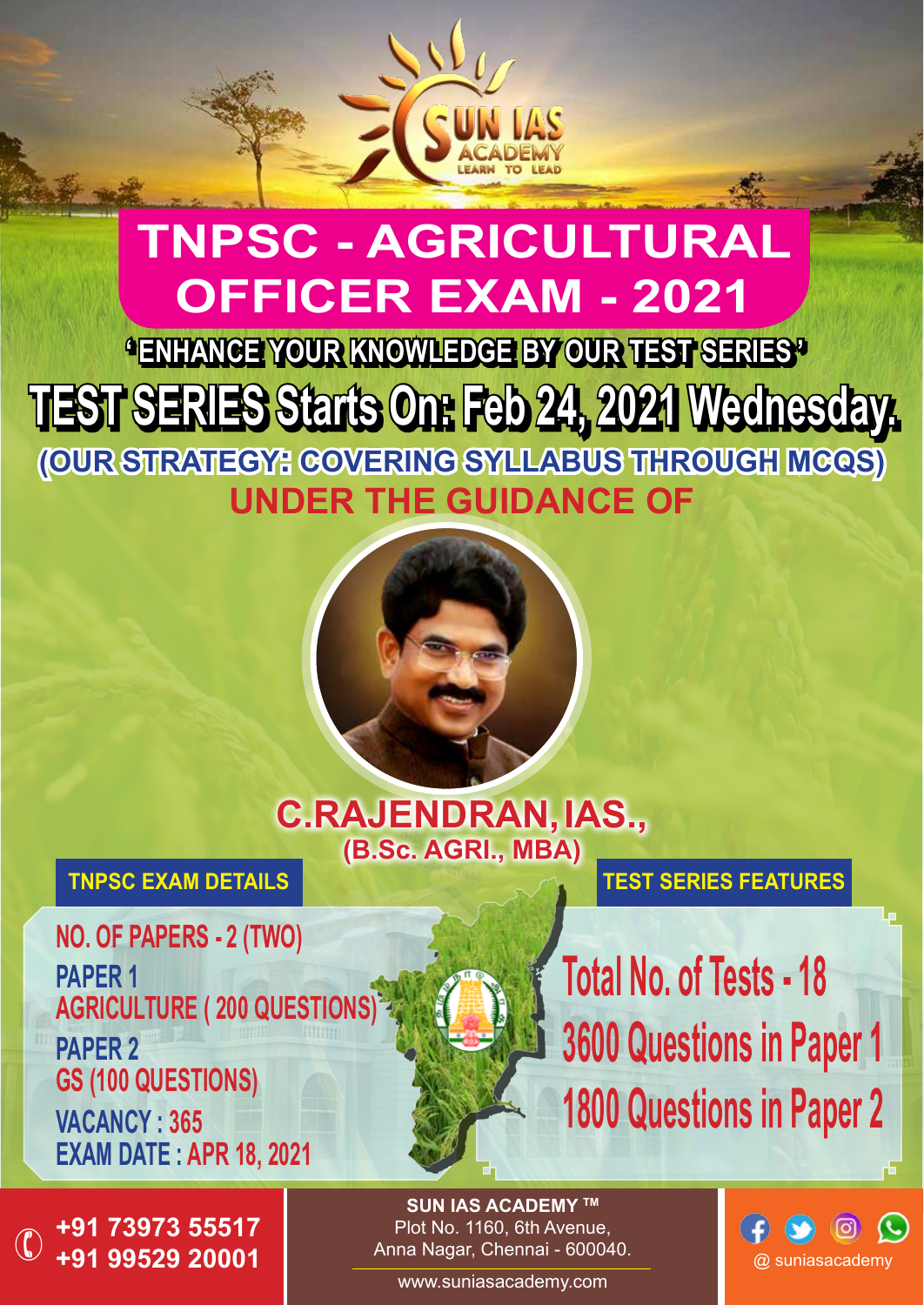## **TEST PORTION**



| <b>TEST</b><br>NO <sub>1</sub> | <b>DATE</b>              | <b>AGRICULTURE</b><br>(Forenoon)                                                                                                                                                                                                                                                                                                                                                                                                                                                                                                                                                                                                               | <b>GENERAL STUDIES</b><br>(Afternoon)                                                                                                                                                                                                                                                                                                                                                                                                                                                                                                                                                                                                                                                                                                                                                                                             |
|--------------------------------|--------------------------|------------------------------------------------------------------------------------------------------------------------------------------------------------------------------------------------------------------------------------------------------------------------------------------------------------------------------------------------------------------------------------------------------------------------------------------------------------------------------------------------------------------------------------------------------------------------------------------------------------------------------------------------|-----------------------------------------------------------------------------------------------------------------------------------------------------------------------------------------------------------------------------------------------------------------------------------------------------------------------------------------------------------------------------------------------------------------------------------------------------------------------------------------------------------------------------------------------------------------------------------------------------------------------------------------------------------------------------------------------------------------------------------------------------------------------------------------------------------------------------------|
| $\mathbf{1}$                   | 24.02.2021<br><b>WED</b> | <b>IMPORTANCE OF AGRICULTURE</b><br>Importance of Agriculture in Indian<br>Economy and its sectoral relationship<br>- Agricultural Development through five<br>year plans in India and Tamil Nadu-<br><b>Government Agricultural Policies -</b><br>Agricultural development through NITI<br>AYOG - import and export - role of NSC,<br><b>FCI and PDS.S</b>                                                                                                                                                                                                                                                                                    | <b>INDIAN POLITY</b><br>Constitution of India - Preamble to the<br>(i)<br>Constitution - Salient features of the<br>Constitution - Union, State and Union<br>Territory.<br>(ii) Citizenship, Fundamental rights,<br>Fundamental duties, Directive Principles of<br><b>State Policy.</b><br>(iii) Union Executive, Union legislature - State<br>Executive, State Legislature - Local<br>governments, Panchayat Raj.<br>(iv) Spirit of Federalism: Centre - State<br>Relationships.<br>(v) Election - Judiciary in India - Rule of law.<br>(vi) Corruption in public life - Anti-corruption<br>measures - Lokpal and LokAyukta - Right<br>to Information - Empowerment of women -<br>Consumer protection forums, Human rights<br>charter<br><b>APTITUDE AND MENTAL ABILITY</b><br>- Simplification                                  |
| $\overline{2}$                 | 27.02.2021<br><b>SAT</b> | <b>FUNDAMENTALS OF CROP</b><br><b>PRODUCTION</b><br><b>Factors of Production - Agricultural</b><br>seasons of India and Tamil Nadu -<br>Cropping patterns in India and Tamil<br>Nadu - package of practices of different<br>crops, Growth pattern of crops in India<br>and Tamil Nadu in terms of area,<br>production and productivity<br><b>AGRO CLIMATIC ZONES of India and</b><br>Tamil Nadu and their features - Weath-<br>er and Climate - Weather forecasting<br>- Climate change and its impact - Mini-<br>mal tillage practices - Stress mitigating<br>technologies including microorganisms<br>- Nanoparticles and their applications | HISTORY, CULTURE, HERITAGE AND<br><b>SOCIO - POLITICAL MOVEMENTS IN</b><br><b>TAMIL NADU</b><br>History of Tamil Society, related<br>(i)<br>Archaeological discoveries, Tamil Literature<br>from Sangam age till contemporary times.<br>(ii) Thirukkural: (a) Significance as a Secular<br>literature (b) Relevance to Everyday Life<br>(c) Impact of Thirukkural on Humanity (d)<br>Thirukkural and Universal Values - Equality,<br>Humanism, etc (e) Relevance to Socio -<br>Politico - Economic affairs (f) Philosophical<br>content in Thirukkural<br>(iii) Role of Tamil Nadu in freedom struggle -<br>Early agitations against British Rule - Role<br>of women in freedom struggle.<br>(iv) Evolution of 19th and 20th Century Socio-<br>Political movements in Tamil Nadu -<br>Justice Party, Growth of Rationalism - Self |

#### **SUN IAS ACADEMY ™**

**+91 73973 55517 +91 99529 20001**

 $\bigcirc$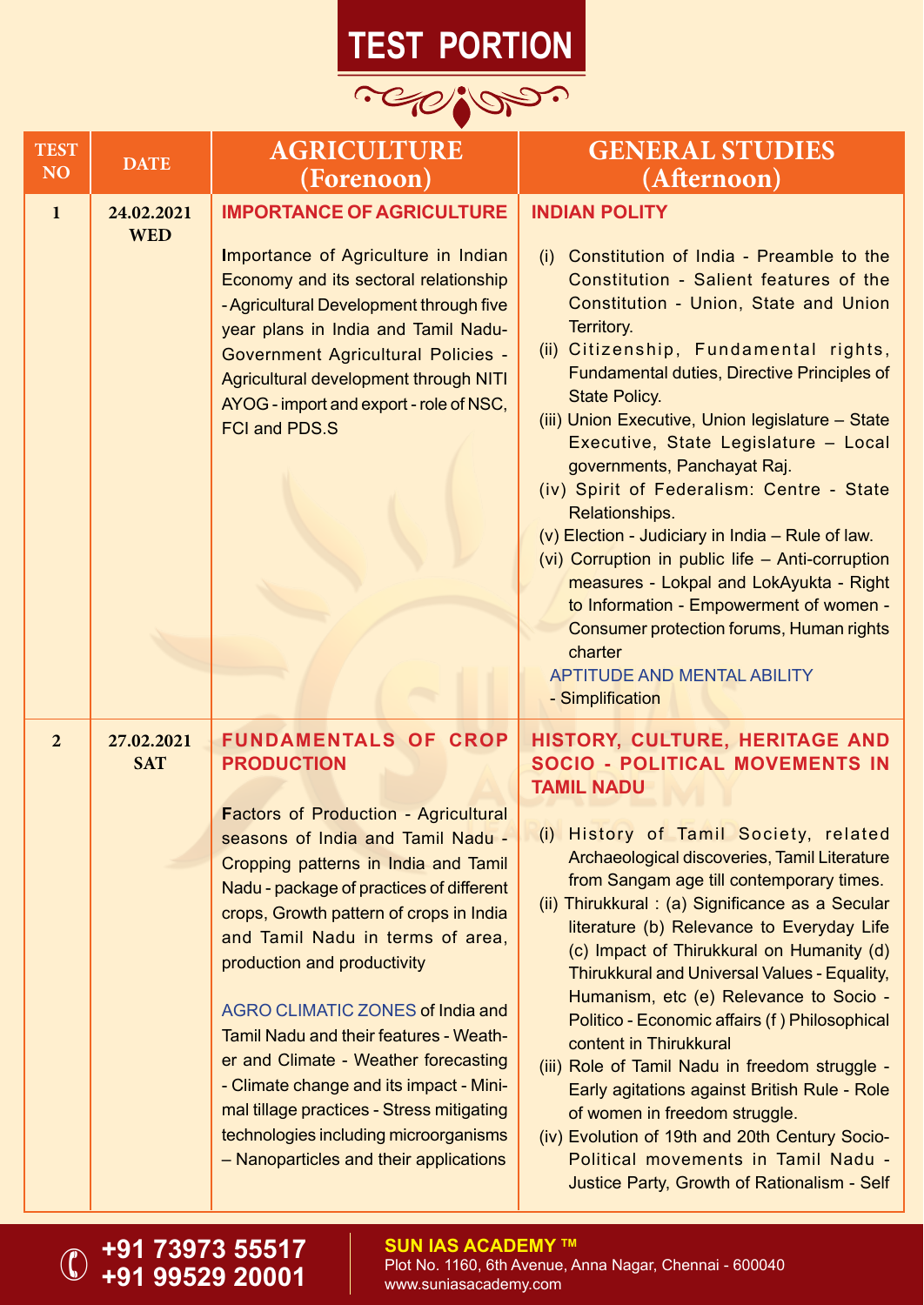| <b>TEST</b><br>NO <sub>1</sub> | <b>DATE</b>               | <b>AGRICULTURE</b><br>(Forenoon)                                                                                                                                                                                                                                                                                                                                                                                                          | <b>GENERAL STUDIES</b><br>(Afternoon)                                                                                                                                                                                                                                                                                                                                                                                                                                                                                                                                                                                                                                                                                                                                                                                                                                                                                                                                                                        |
|--------------------------------|---------------------------|-------------------------------------------------------------------------------------------------------------------------------------------------------------------------------------------------------------------------------------------------------------------------------------------------------------------------------------------------------------------------------------------------------------------------------------------|--------------------------------------------------------------------------------------------------------------------------------------------------------------------------------------------------------------------------------------------------------------------------------------------------------------------------------------------------------------------------------------------------------------------------------------------------------------------------------------------------------------------------------------------------------------------------------------------------------------------------------------------------------------------------------------------------------------------------------------------------------------------------------------------------------------------------------------------------------------------------------------------------------------------------------------------------------------------------------------------------------------|
|                                |                           |                                                                                                                                                                                                                                                                                                                                                                                                                                           | Respect Movement, Dravidian movement<br>and Principles underlying both these<br>movements, Contributions of Thanthai<br>Periyar and Perarignar Anna.<br><b>APTITUDE AND MENTAL ABILITY</b><br>- Percentage                                                                                                                                                                                                                                                                                                                                                                                                                                                                                                                                                                                                                                                                                                                                                                                                   |
| $\overline{\mathbf{3}}$        | 02.03.2021<br><b>TUES</b> | <b>NATURAL RESOURCE</b><br><b>MANAGEMENT SOIL</b><br>Soil structure - Factors influencing<br>soil structure - Physical and Chemical<br>properties - Effect of nutrient availability<br>and plant growth - Problem soils and<br>their management - Soil survey - its<br>objectives and scope - Soil fertility<br>and productivity - Land use pattern<br>and planning - Size and distribution of<br>holdings - types and systems of farming | <b>DEVELOPMENT ADMINISTRATION IN</b><br><b>TAMIL NADU</b><br>(i) Human Development Indicators in Tamil<br>Nadu and a comparative assessment<br>across the Country - Impact of Social<br>Reform movements in the Socio - Economic<br>Development of Tamil Nadu.<br>(ii) Political parties and Welfare schemes for<br>various sections of people - Rationale<br>behind Reservation Policy and access to<br>Social Resources - Economic trends in<br>Tamil Nadu - Role and impact of social<br>welfare schemes in the Socio - economic<br>development of Tamil Nadu.<br>(iii) Social Justice and Social Harmony as<br>the Cornerstones of Socio - Economic<br>development.<br>(iv) Education and Health systems in Tamil<br>Nadu.<br>(v) Geography of Tamil Nadu and its impact on<br>Economic growth.<br>(vi) Achievements of Tamil Nadu in various<br>fields.<br>(vii) e-governance in Tamil Nadu.<br><b>APTITUDE AND MENTAL ABILITY</b><br>- Lowest Common Multiple (LCM),<br>- Highest Common Factor (HCF). |
| $\overline{\mathbf{4}}$        | 05.03.2021<br><b>FRI</b>  | <b>NATURAL RESOURCE</b><br><b>MANAGEMENT WATER</b><br>Dry farming - Rainfed agriculture -<br><b>Conservation of soil and water - Water</b><br>shed and waste land development.<br>- Water resources development<br>and management - Command<br>area development - Ground water                                                                                                                                                            | <b>INDIAN NATIONAL MOVEMENT</b><br>(i) National renaissance - Early uprising<br>against British rule - Indian National<br>Congress - Emergence of leaders -<br>B.R.Ambedkar, Bhagat Singh, Bharathiar,<br>V.O.Chidambaranar, Jawaharlal Nehru,<br>Kamarajar, Mahatma Gandhi, Maulana<br>Abul Kalam Azad, Thanthai Periyar, Rajaji,                                                                                                                                                                                                                                                                                                                                                                                                                                                                                                                                                                                                                                                                           |

**+91 73973 55517 +91 99529 20001**

 $\bigcirc$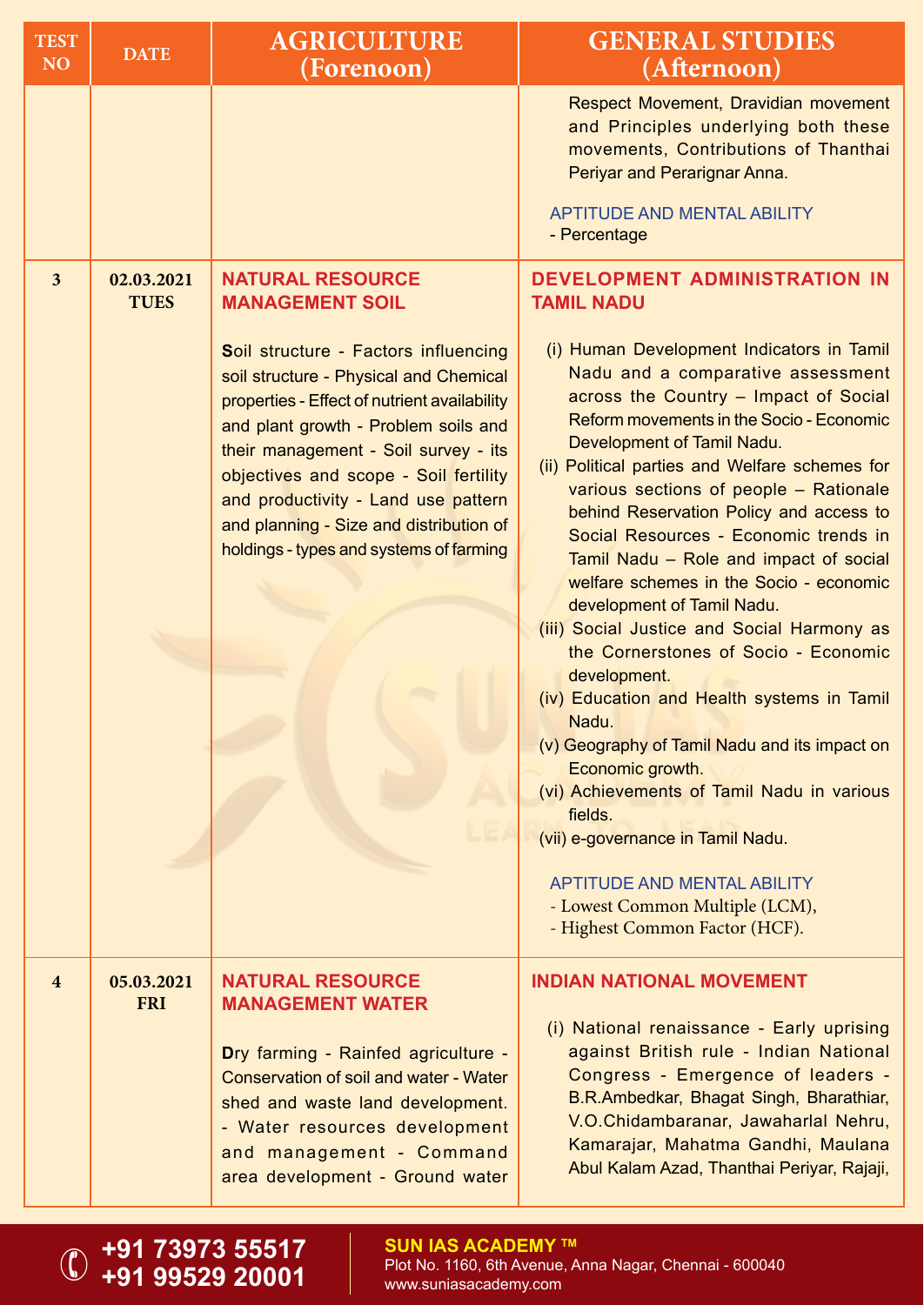| <b>TEST</b><br>NO <sub>1</sub> | <b>DATE</b>                | <b>AGRICULTURE</b><br>(Forenoon)                                                                                                                                                                                                                                                                                                                                                                 | <b>GENERAL STUDIES</b><br>(Afternoon)                                                                                                                                                                                                                                                                                                                                                                                                                                                                                                                                                                                                                                                                                                   |
|--------------------------------|----------------------------|--------------------------------------------------------------------------------------------------------------------------------------------------------------------------------------------------------------------------------------------------------------------------------------------------------------------------------------------------------------------------------------------------|-----------------------------------------------------------------------------------------------------------------------------------------------------------------------------------------------------------------------------------------------------------------------------------------------------------------------------------------------------------------------------------------------------------------------------------------------------------------------------------------------------------------------------------------------------------------------------------------------------------------------------------------------------------------------------------------------------------------------------------------|
|                                |                            | Development and Conjunctive use<br>- Water use efficiency - Quality of<br>irrigation water - Its effect in soil and<br>crops - Management of poor quality<br>water for crop growth.                                                                                                                                                                                                              | Subash Chandra Bose and others.<br>(ii) Different modes of Agitation: Growth of<br>Satyagraha and Militant movements.<br>(iii) Communalism and partition.<br><b>APTITUDE AND MENTAL ABILITY</b><br>- Ratio and Proportion.                                                                                                                                                                                                                                                                                                                                                                                                                                                                                                              |
| 5                              | 08.03.2021<br><b>MON</b>   | <b>CROP MANAGEMENT</b><br>Cropping systems and integrated<br>farming - Recycling of agricultural waste<br>- Organic manures, green manures, bio<br>fertilizers - Balanced usage - integrated<br>nutrient management - Physiological<br>disorders in crop plants and their<br>management Irrigation management<br>of different crops                                                              | <b>INDIAN ECONOMY</b><br>(i) Nature of Indian economy - Five year<br>plan models - an assessment - Planning<br><b>Commission and Niti Ayog.</b><br>(ii) Sources of revenue - Reserve Bank of<br>India - Fiscal Policy and Monetary Policy<br>- Finance Commission - Resource sharing<br>between Union and State Governments -<br><b>Goods and Services Tax.</b><br>(iii) Structure of Indian Economy and<br><b>Employment Generation, Land reforms</b><br>and Agriculture - Application of Science<br>and Technology in agriculture - Industrial<br>growth - Rural welfare oriented programmes<br>- Social problems - Population, education,<br>health, employment, poverty.<br><b>APTITUDE AND MENTAL ABILITY</b><br>- Simple interest |
| 6                              | 11.03.2021<br><b>THURS</b> | <b>ALLIED AGRICULTURAL</b><br><b>ACTIVITIES</b><br>Mushroom cultivation, bee keeping,<br>silkwork rearing etc., Energy in<br>Agricultural production - Sources -<br>Solar, wind, animal, biomass and<br>biogas - livestock and poultry rearing.<br><b>MECHANIZATION IN AGRICULTURE</b><br>Tractors & tillers - Agricultural<br>implements and Machineries and<br>their usage of different crops. | <b>HISTORY AND CULTURE OF INDIA</b><br>(i) Indus valley civilization - Guptas, Delhi<br>Sultans, Mughals and Marathas - Age of<br>Vijayanagaram and Bahmani Kingdoms -<br>South Indian history.<br>(ii) Change and Continuity in the Socio -<br>Cultural History of India.<br>(iii) Characteristics of Indian culture, Unity in<br>diversity - Race, language, custom.<br>(iv) India as a Secular State, Social Harmony.<br><b>APTITUDE AND MENTAL ABILITY</b><br>- Compound interest                                                                                                                                                                                                                                                   |

#### **+91 73973 55517 +91 99529 20001**

 $\bigcirc$ 

**SUN IAS ACADEMY TM** Plot No. 1160, 6th Avenue, Anna Nagar, Chennai - 600040 www.suniasacademy.com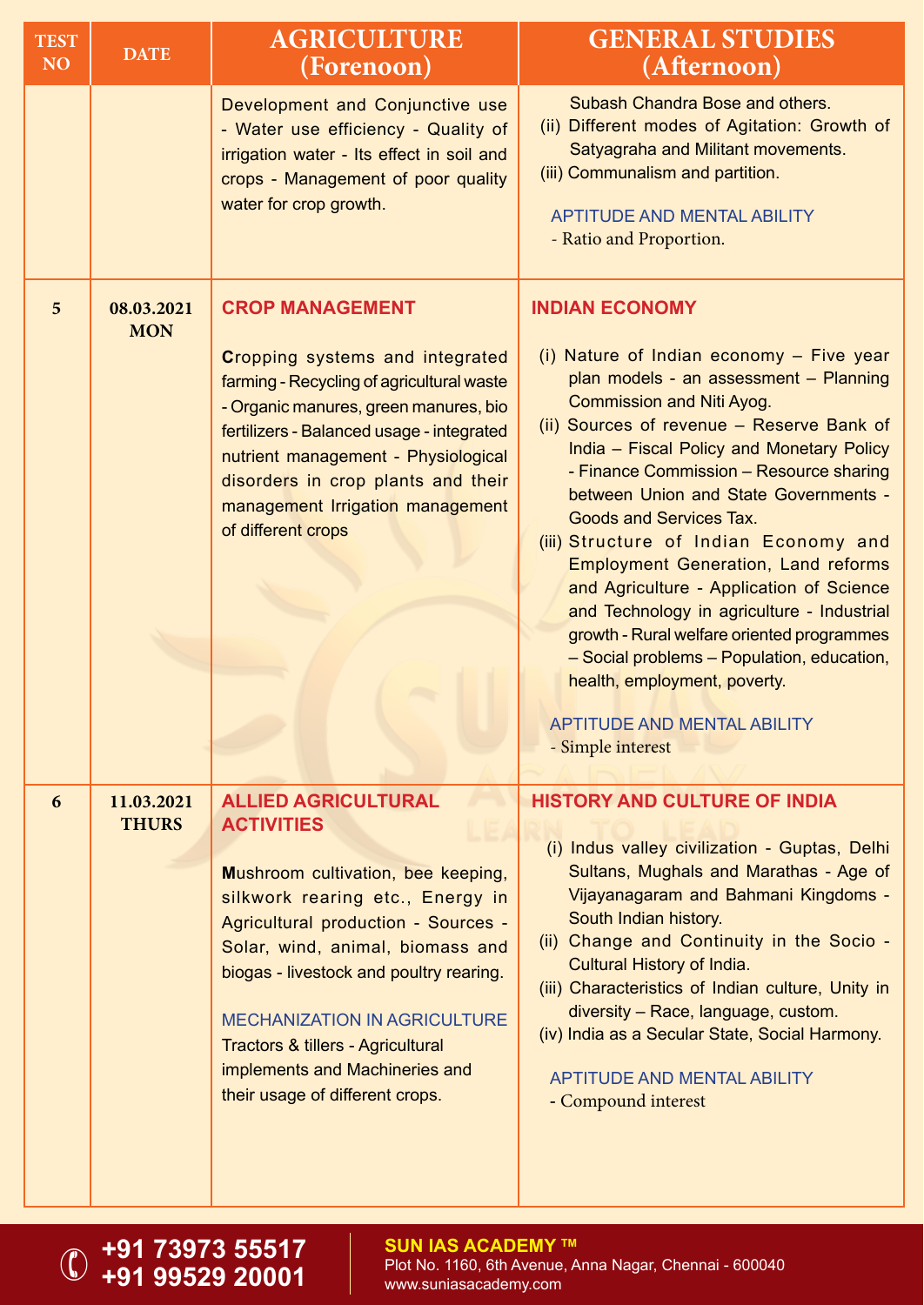| <b>TEST</b><br>NO <sub>1</sub> | <b>DATE</b>              | <b>AGRICULTURE</b><br>(Forenoon)                                                                                                                                                                                                                                                                                                                                                                                   | <b>GENERAL STUDIES</b><br>(Afternoon)                                                                                                                                                                                                                                                                                                                                                                                                                                                                                                                                                                                                                                                                                                                                                                                                                                                                    |
|--------------------------------|--------------------------|--------------------------------------------------------------------------------------------------------------------------------------------------------------------------------------------------------------------------------------------------------------------------------------------------------------------------------------------------------------------------------------------------------------------|----------------------------------------------------------------------------------------------------------------------------------------------------------------------------------------------------------------------------------------------------------------------------------------------------------------------------------------------------------------------------------------------------------------------------------------------------------------------------------------------------------------------------------------------------------------------------------------------------------------------------------------------------------------------------------------------------------------------------------------------------------------------------------------------------------------------------------------------------------------------------------------------------------|
| $\overline{7}$                 | 14.03.2021<br><b>SUN</b> | <b>CROP IMPROVEMENT - PLANT</b><br><b>BREEDING AND GENETICS</b><br><b>Principles of breeding - Breeding</b><br>methods in self, cross and vegetatively<br>propogated crops - Modern tools in crop<br>improvement - Heterosis breeding and<br>Hybrid seed production technologies -<br>Latest varieties of major crops in Tamil<br>Nadu - Breeding for Climate resilience<br>varieties - Variety release procedures | <b>GENERAL SCIENCE</b><br>Scientific Knowledge and Scientific temper<br>(i)<br>- Power of Reasoning - Rote Learning Vs<br>Conceptual Learning - Science as a tool to<br>understand the past, present and future.<br><b>Nature of Universe - General Scientific Laws</b><br>(ii)<br>- Mechanics - Properties of Matter, Force,<br>Motion and Energy - Everyday application<br>of the basic principles of Mechanics,<br>Electricity and Magnetism, Light, Sound,<br>Heat, Nuclear Physics, Laser, Electronics<br>and Communications.<br>(iii) Elements and Compounds, Acids, Bases,<br>Salts, Petroleum Products, Fertilizers,<br>Pesticides.<br>(iv) Main concepts of Life Science, Classification<br>of Living Organisms, Evolution, Genetics,<br>Physiology, Nutrition, Health and Hygiene,<br>Human diseases.<br>(v) Environment and Ecology.<br><b>APTITUDE AND MENTAL ABILITY</b><br>- Area - Volume |
| 8                              | 17.03.2021<br><b>WED</b> | <b>CROP IMPROVEMENT - PLANT</b><br><b>BIOTECHNOLGY</b><br>Application of bio technology in<br>Agriculture - Tissue culture & its<br>significance - Transgenic Plants.<br><b>Plant Genetic Resources: Collection</b><br>conservation and exchange-Crop<br>varietal protection-PPV& FR authority<br>and its role.                                                                                                    | <b>CURRENT EVENTS</b><br>History - Latest diary of events - National<br>(i)<br>symbols - Profile of States - Eminent person-<br>alities and places in news - Sports - Books<br>and authors.<br>(ii) Polity - Political parties and political system<br>in India - Public awareness and General ad-<br>ministration - Welfare oriented Government<br>schemes and their utility, Problems in Public<br><b>Delivery Systems.</b><br>(iii) Geography - Geographical landmarks.<br>(iv) Economics - Current socio - economic is-<br>sues.<br>(v) Science - Latest inventions in Science and<br>Technology.<br><b>APTITUDE AND MENTAL ABILITY</b><br>- Time and Work                                                                                                                                                                                                                                           |

**+91 73973 55517 +91 99529 20001**

 $\bigcirc$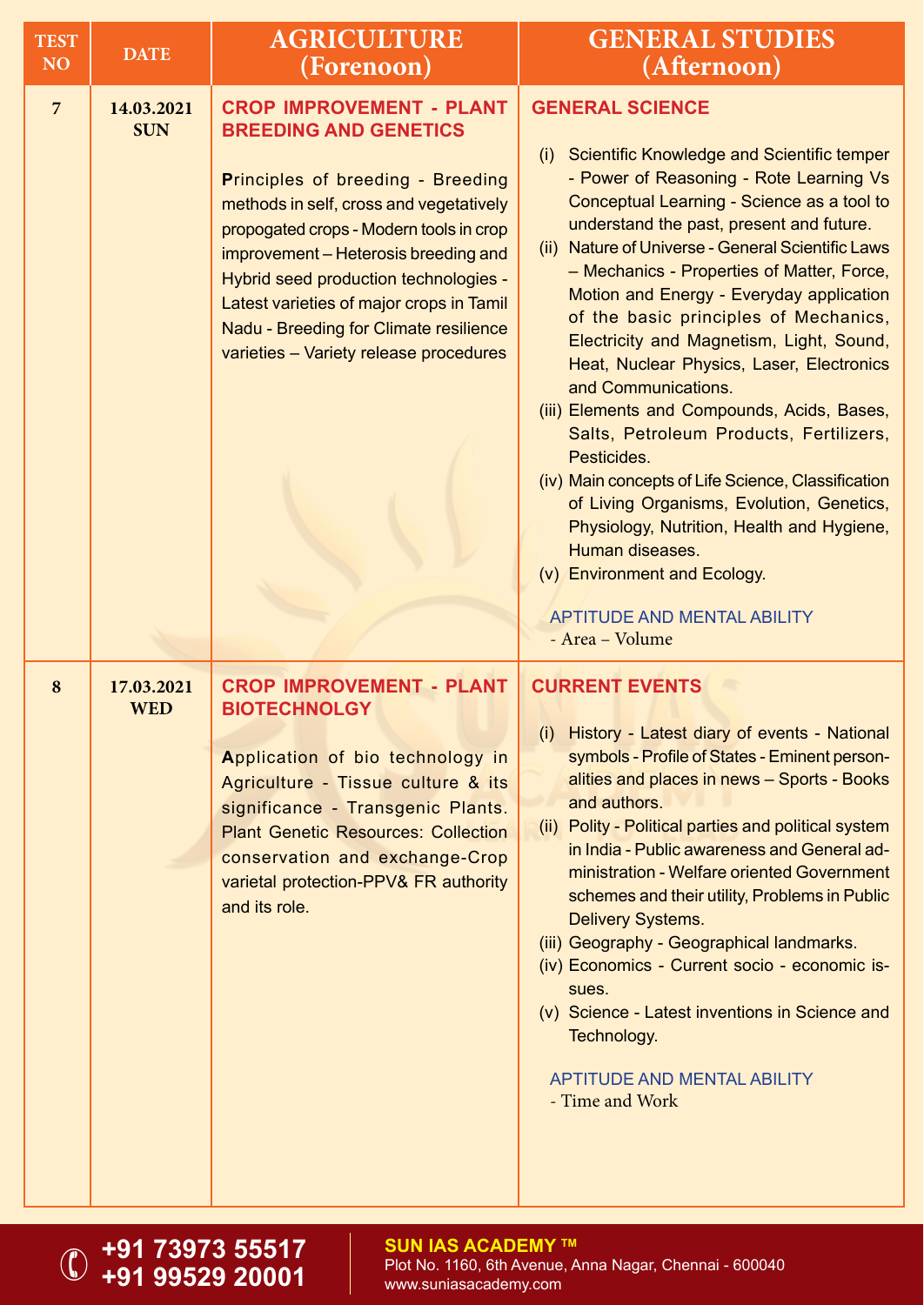| <b>TEST</b><br>NO <sub>1</sub> | <b>DATE</b>               | <b>AGRICULTURE</b><br>(Forenoon)                                                                                                                                                                                                                                                                                                                                                                                                                        | <b>GENERAL STUDIES</b><br>(Afternoon)                                                                                                                                                                                                                                                                                                                                                                                                                                                                                                                                                                                                                                                                             |
|--------------------------------|---------------------------|---------------------------------------------------------------------------------------------------------------------------------------------------------------------------------------------------------------------------------------------------------------------------------------------------------------------------------------------------------------------------------------------------------------------------------------------------------|-------------------------------------------------------------------------------------------------------------------------------------------------------------------------------------------------------------------------------------------------------------------------------------------------------------------------------------------------------------------------------------------------------------------------------------------------------------------------------------------------------------------------------------------------------------------------------------------------------------------------------------------------------------------------------------------------------------------|
| 9                              | 20.03.2021<br><b>SAT</b>  | <b>SEED SCIENCE AND</b><br><b>TECHNOLOGY</b><br>SEEDS - Importance of quality seeds in<br>Agriculture - Nucleus, Breeder, founda-<br>tion, certified and labelled seeds - Seed<br>certification techniques and processing<br>in Tamil Nadu Seed testing.<br><b>SEED TESTING LABORATORIES</b><br>ISTA standards for seed testing -<br>seed village concept Seed Act - Seed<br>coating and priming technologies -<br>Seed enhancement technologies.       | <b>GEOGRAPHY OF INDIA</b><br>Location - Physical features - Monsoon,<br>(i)<br>rainfall, weather and climate - Water<br>resources - Rivers in India - Soil, minerals<br>and natural resources - Forest and wildlife<br>- Agricultural pattern.<br>(ii) Transport - Communication.<br>(iii) Social geography - Population density and<br>distribution - Racial, linguistic groups and<br>major tribes.<br>(iv) Natural calamity - Disaster Management<br>- Environmental pollution: Reasons and<br>preventive measures - Climate change -<br><b>Green energy</b><br><b>APTITUDE AND MENTAL ABILITY</b><br>- Logical Reasoning - Puzzles - Dice - Visual<br>Reasoning - Alpha numeric Reasoning -<br>Number Series. |
| 10                             | 23.03.2021<br><b>TUES</b> | <b>CROP PROTECTION PRINCIPLES</b><br><b>AND PRACTICES</b><br>Importance of pest, disease,<br>nematodes and weed management<br>in agriculture – categories of pests,<br>diseases, nematodes and weeds -<br>pest and disease surveillance and<br>forecasting weather on pest and<br>disease incidence - Symptoms of<br>damages and control measures of pest,<br>disease and nematodes of major crops<br>in Tamil Nadu                                     | <b>POLITY + GEOGRAPHY</b><br><b>APTITUDE AND MENTAL ABILITY</b><br>- Simplification - Percentage                                                                                                                                                                                                                                                                                                                                                                                                                                                                                                                                                                                                                  |
| 11                             | 26.03.2021<br><b>FRI</b>  | <b>INTEGRATED PEST, DISEASE</b><br><b>AND NEMATODE MANAGEMENT</b><br><b>IN CROP PRODUCTION</b><br><b>Pesticides and their use in IPM - mode</b><br>of action - Pattern - plant protection<br>equipments and their use - Plant<br>quarantine. Storage pests, disease<br>and nematodes and their management.<br>Importance of biological control in pest,<br>disease and nematode management.<br><b>WEED MANAGEMENT</b><br>Major weeds and their control. | <b>ECONOMY + TAMIL NADU HISTORY</b><br><b>APTITUDE AND MENTAL ABILITY</b><br>- Highest Common Factor (HCF) - Lowest<br>Common Multiple (LCM) - Reasoning - Alpha<br>numeric Reasoning - Number Series.                                                                                                                                                                                                                                                                                                                                                                                                                                                                                                            |

**+91 73973 55517 +91 99529 20001**

 $\bigcirc$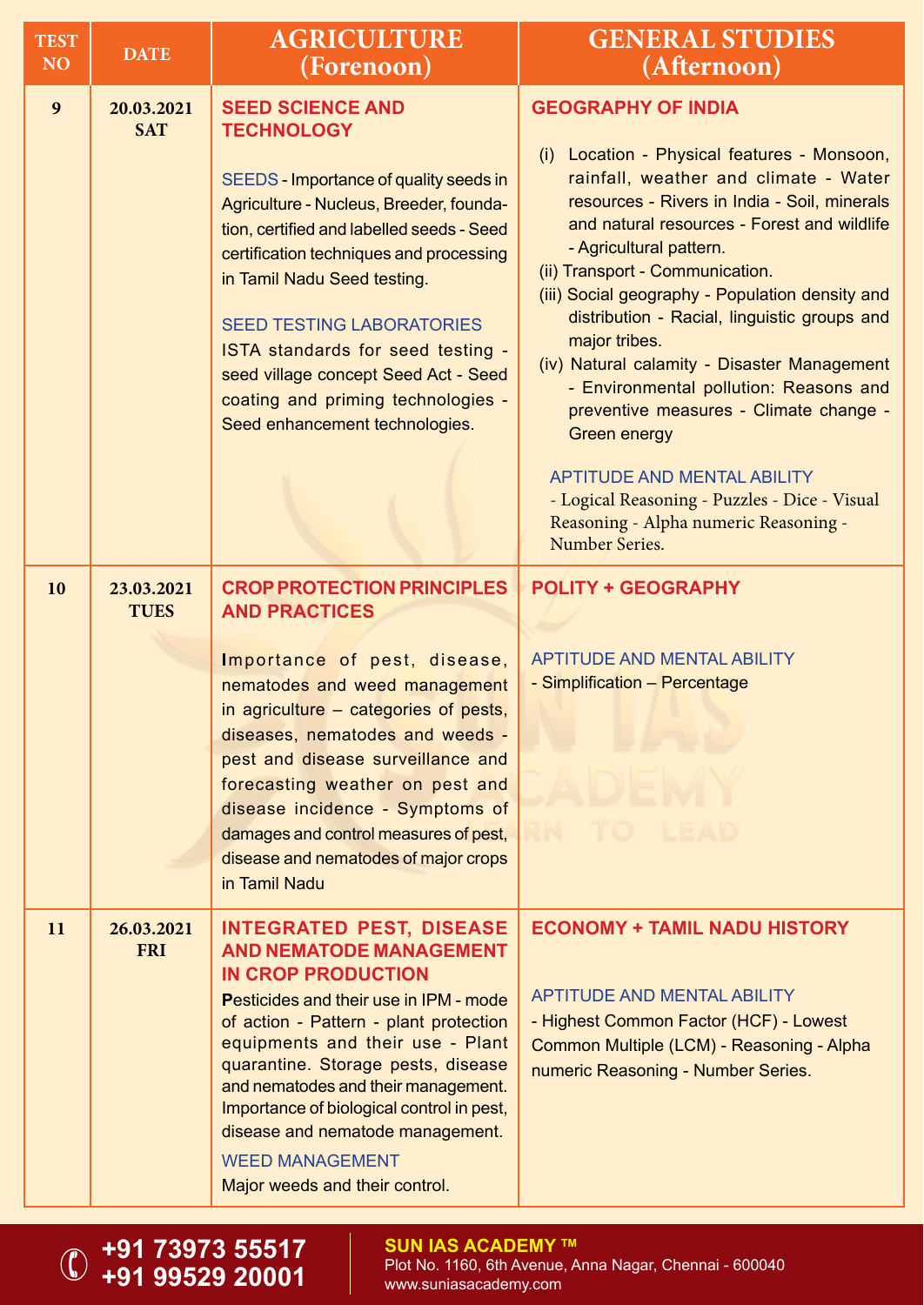| <b>TEST</b><br><b>NO</b> | <b>DATE</b>                | <b>AGRICULTURE</b><br>(Forenoon)                                                                                                                                                                                                                                                                                                                                            | <b>GENERAL STUDIES</b><br>(Afternoon)                                                                                                |
|--------------------------|----------------------------|-----------------------------------------------------------------------------------------------------------------------------------------------------------------------------------------------------------------------------------------------------------------------------------------------------------------------------------------------------------------------------|--------------------------------------------------------------------------------------------------------------------------------------|
| 12                       | 29.03.2021<br><b>MON</b>   | <b>FARM BUSINESS AND FINANCE</b><br><b>MANAGEMENT</b><br><b>Farm business management - Principles</b><br>of farm business management - Types<br>and systems of farms - Classical<br><b>Production Functions - Cost concepts</b><br>- Management of resources - Farm<br>Planning and budgeting - Investment<br>analysis - Risk and uncertainties in<br><b>Agriculture</b>    | <b>INM + SCIENCE</b><br><b>APTITUDE AND MENTAL ABILITY</b><br>Ratio and Proportion, Number Series.                                   |
| 13                       | 01.04.2021<br><b>THURS</b> | <b>AGRICULTURAL</b><br><b>CREDIT</b><br><b>SYSTEM IN INDIA</b><br>Multi credit delivery system - Role of<br>nationalized banks, NABARD and<br>Regional Rural Banks - Lead Bank<br>Scheme - Service area approach -<br>Scale of finance - Credit Worthiness<br>- 3 Rs.Cs and 7Ps of Credit- Crop<br>Insurance - Kisan Credit Cards (KCC)<br>- Agricultural Insurance Company | <b>UNIT VIII + ENVIRONMENT</b><br><b>APTITUDE AND MENTAL ABILITY</b><br>Simple interest - Compound interest                          |
| 14                       | 04.04.2021<br><b>SUN</b>   | <b>AGRICULTURAL MARKETING</b><br><b>AND MARKET INTELLIGENCE</b><br>Agricultural marketing - Market<br>structure - Marketing Efficiency - Price<br>Spread - Market Integration - Market<br><b>Risk-Speculation and hedging</b><br><b>MARKET INSTITUTIONS</b><br>Warehouses and rural Godowns -<br><b>AGMARK - Cooperatives - Commodity</b><br>Boards.                        | <b>UNIT IX + TAMIL NADU CURRENT</b><br><b>AFFAIRS</b><br>APTITUDE AND MENTAL ABILITY<br>Area - Volume - Time and Work.<br>RN TO LEAD |
| 15                       | 07.04.2021<br><b>WED</b>   | <b>AGRICULTURAL EXTENSION:</b><br><b>PRINCIPLES AND METHODS</b><br><b>Extension methods for transfer of</b><br>technology - AV aids-Communication<br>models - Use of ICT in transfer of<br>technology-Diffusion and adoption.                                                                                                                                               | <b>HISTORY AND CULTURE OF INDIA +</b><br><b>CURRENT AFFAIRS</b>                                                                      |

**+91 73973 55517 +91 99529 20001**

 $\bigcirc$